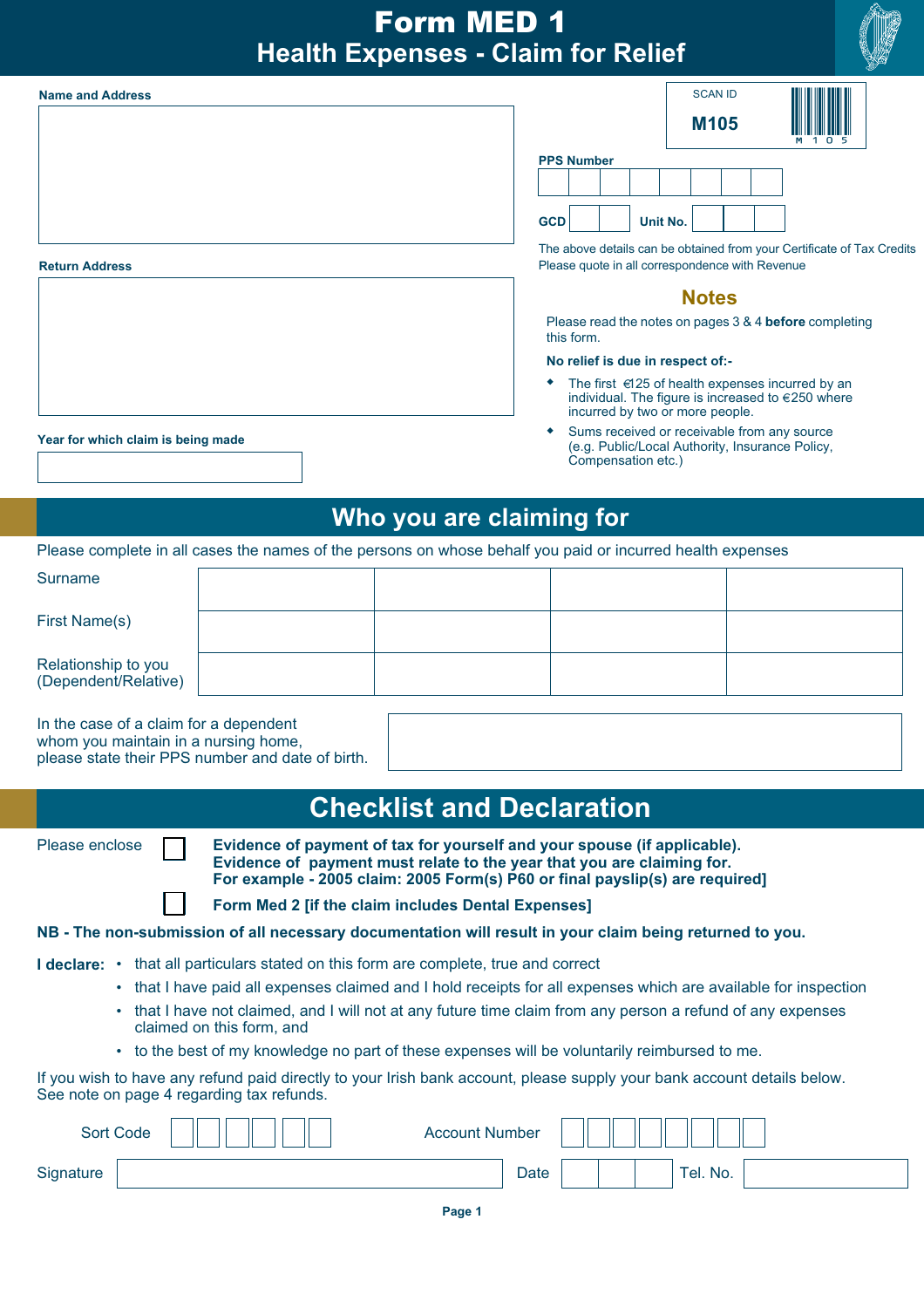| <b>Routine Health Expenses (See Notes)</b><br>PPS No.                                                                              |                                                                                                                              |                                                                   |                                             |       |                              |   |                  |     |             |  |  |
|------------------------------------------------------------------------------------------------------------------------------------|------------------------------------------------------------------------------------------------------------------------------|-------------------------------------------------------------------|---------------------------------------------|-------|------------------------------|---|------------------|-----|-------------|--|--|
|                                                                                                                                    | Maintenance or treatment in an approved nursing home                                                                         |                                                                   |                                             |       |                              |   |                  | (1) | $\in$       |  |  |
|                                                                                                                                    | <b>Nursing Home</b><br><b>Name and Address</b>                                                                               |                                                                   |                                             |       |                              |   |                  |     |             |  |  |
|                                                                                                                                    |                                                                                                                              | <b>Non-Routine Dental Treatment (per Med 2)</b>                   |                                             |       |                              |   |                  | (2) | €           |  |  |
| (a)                                                                                                                                |                                                                                                                              | <b>Services of a doctor/consultant</b>                            |                                             |       |                              | € |                  |     |             |  |  |
| (b)                                                                                                                                | Drugs/Medicines (where prescribed by a doctor or other qualifying practitioner)<br>Total outlay on prescribed medicines for: |                                                                   |                                             |       |                              |   |                  |     |             |  |  |
|                                                                                                                                    | <b>January</b>                                                                                                               | €                                                                 | July                                        | €     |                              |   |                  |     |             |  |  |
|                                                                                                                                    | <b>February</b>                                                                                                              | €                                                                 | <b>August</b>                               | €     |                              |   |                  |     |             |  |  |
|                                                                                                                                    | <b>March</b>                                                                                                                 | €                                                                 | <b>September</b>                            | $\in$ |                              |   |                  |     |             |  |  |
|                                                                                                                                    | <b>April</b>                                                                                                                 | €                                                                 | <b>October</b>                              | €     |                              |   |                  |     |             |  |  |
|                                                                                                                                    | <b>May</b>                                                                                                                   | €                                                                 | <b>November</b>                             | €     |                              |   |                  |     |             |  |  |
|                                                                                                                                    | June                                                                                                                         | €                                                                 | <b>December</b>                             | €     |                              |   |                  |     |             |  |  |
|                                                                                                                                    |                                                                                                                              |                                                                   | <b>Drugs/Medicine Total (Annual Amount)</b> |       |                              | € |                  |     |             |  |  |
| (c) Educational Psychological Assessment<br>for a dependent child (see note overleaf)<br>€                                         |                                                                                                                              |                                                                   |                                             |       |                              |   |                  |     |             |  |  |
| (d) Speech and Language Therapy for a<br>dependent child (see note overleaf)<br>€                                                  |                                                                                                                              |                                                                   |                                             |       |                              |   |                  |     |             |  |  |
| (e)                                                                                                                                | <b>Orthoptic or similar treatment</b><br>€                                                                                   |                                                                   |                                             |       |                              |   |                  |     |             |  |  |
| (f)                                                                                                                                | Diagnostic procedures (X-rays, etc.)<br>€                                                                                    |                                                                   |                                             |       |                              |   |                  |     |             |  |  |
| (g)                                                                                                                                | <b>Physiotherapy or similar treatment</b><br>€                                                                               |                                                                   |                                             |       |                              |   |                  |     |             |  |  |
|                                                                                                                                    | (h) Expenses incurred on any medical, surgical<br>€<br>or nursing appliance                                                  |                                                                   |                                             |       |                              |   |                  |     |             |  |  |
| Maintenance or treatment in a hospital<br>€<br>(i)                                                                                 |                                                                                                                              |                                                                   |                                             |       |                              |   |                  |     |             |  |  |
| (i)                                                                                                                                |                                                                                                                              | <b>Other Qualifying Expenses</b><br>(provide brief details below) |                                             |       |                              | € |                  |     |             |  |  |
|                                                                                                                                    |                                                                                                                              |                                                                   |                                             |       |                              |   | Total (a) to (j) | (3) | I€          |  |  |
|                                                                                                                                    |                                                                                                                              |                                                                   |                                             |       | <b>TOTAL HEALTH EXPENSES</b> |   | $(1 + 2 + 3)$    |     | $\in$       |  |  |
| Deductions - (If none write "NONE")                                                                                                |                                                                                                                              |                                                                   |                                             |       |                              |   |                  |     |             |  |  |
| Sums received or receivable in respect of any of the above expenses<br>from any public or local authority e.g. Health Board<br>(i) |                                                                                                                              |                                                                   |                                             |       |                              |   |                  |     | €           |  |  |
|                                                                                                                                    | under any policy of insurance e.g. VHI, BUPA, VIVAS Health, etc.<br>(ii)                                                     |                                                                   |                                             |       |                              |   |                  |     | €           |  |  |
| (iii) other e.g. compensation claim                                                                                                |                                                                                                                              |                                                                   |                                             |       |                              |   |                  |     | €           |  |  |
| First $\in$ 125 / $\in$ 250 in this tax year (delete whichever is not applicable)                                                  |                                                                                                                              |                                                                   |                                             |       |                              |   |                  |     | €125 / €250 |  |  |
| • If this claim refers to health expenses for one person deduct $\epsilon$ 125                                                     |                                                                                                                              |                                                                   |                                             |       |                              |   |                  |     |             |  |  |

• **If this claim refers to two or more people deduct £250**

# **TOTAL DEDUCTIONS**

#### AMOUNT ON WHICH TAX RELIEF IS CLAIMED  $\epsilon$

(Total Health Expenses less Total Deductions)

**Page 2**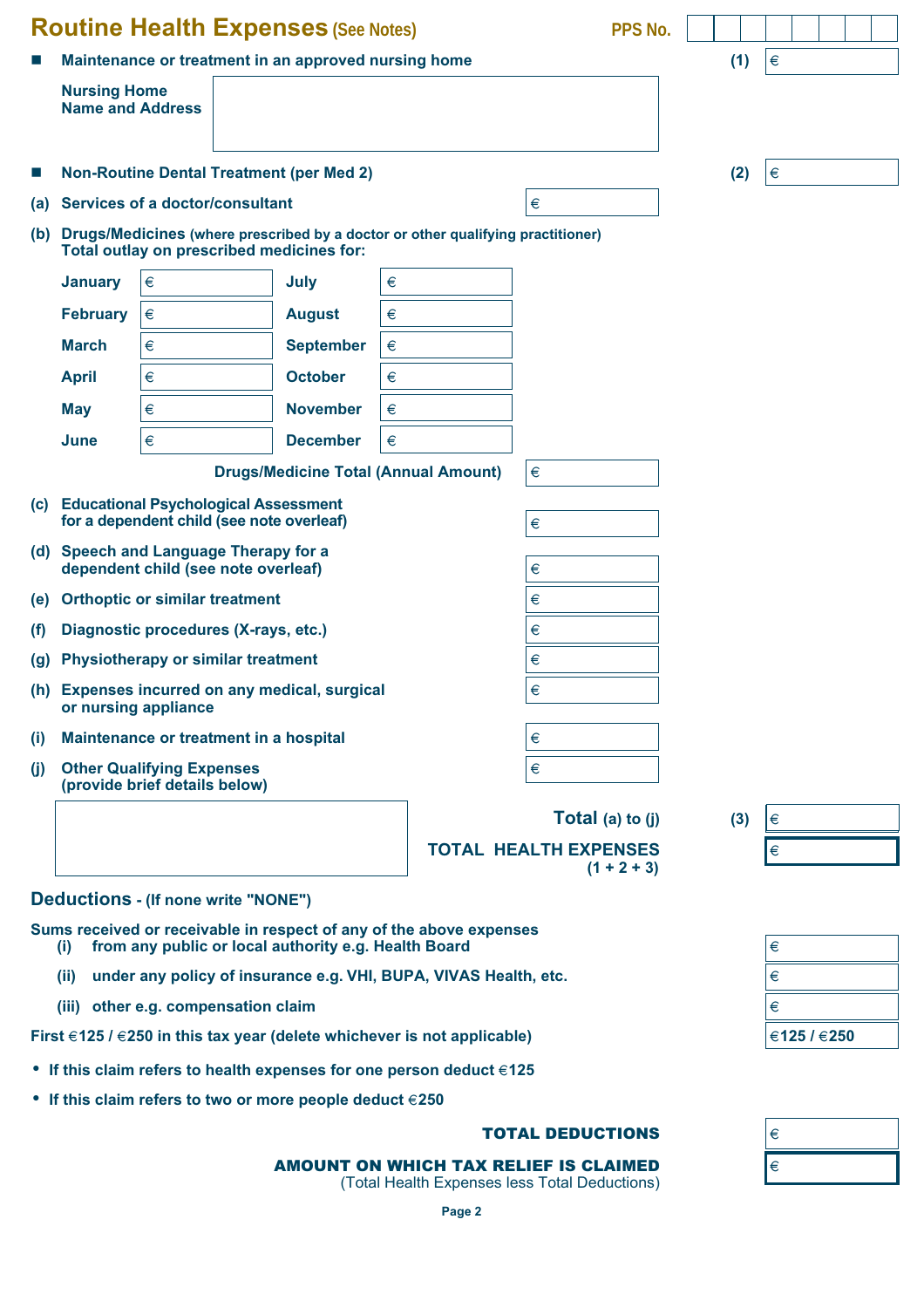# **Individuals for whom tax relief may be claimed**

You may claim a refund of tax in respect of medical expenses paid or incurred by you:

- On your own behalf
- On behalf of a dependent (see definition below)
- On behalf of a relative (see definition below)

A personal representative of a deceased person can claim for medical expenses incurred by the deceased. Such expenses are treated as if they were paid immediately before the death of the deceased person.

**Dependent** - A dependent is defined as:

- A relative of the individual, or
- Any other person being
	- i) An individual who, at any time during the year of assessment, is of the age of 65 years or over, or
	- ii) An individual who is permanently incapacitated by reason of mental or physical infirmity.

**Relative** - A relative is defined as:

- Husband, wife, ancestor, lineal descendant, brother or sister
- Mother or father of the individual's spouse
- Brother or sister of the individual's spouse
- Spouse of the individual's son or daughter
- A child, not being the child of the individual, who for the year of assessment
	- i) Is in the custody of the individual and is maintained by the individual, at the individual's own expense for the whole or part of the year of assessment, **AND**
	- ii) Is under 18 years of age, **OR**
	- iii) If over 18 years of age, at the commencement of the year of assessment, is receiving full time instruction at any university, college, school or other educational establishment.

# **Qualifying Medical Expenses**

The headings under which expenses qualify are listed on Page 2 of this form. You must have paid or incurred the amounts claimed on treatment prescribed by or on the advice of a qualifying practitioner. Drugs and medicines can only be claimed where supplied on the prescription of a practitioner.

**Maternity Care** - With effect from 06/04/01 the cost of providing routine health care in respect of pregnancy is allowable.

**Educational Psychological Assessment for a dependent child -** Must be carried out by an educational psychologist who is entered on a register maintained by the Minister for Education and Science for the purposes of this relief in accordance with guidelines set down by that Minister with the consent of the Minister for Finance.

**Speech and Language Therapy for a dependent child -** Must be carried out by a speech and language therapist who is approved of for the purposes of this relief by the Minister for Health and Children in accordance with guidelines set down by that Minister with the consent of the Minister for Finance.

**Consumable products** - Relief can be claimed for the costs incurred on products manufactured specifically for coeliacs and others with special dietary needs where this expenditure is incurred on the advice of a medical practitioner.

**Non-Routine Dental Expenses -** A completed Form Med 2 (Dental), signed and certified by the dental practitioner is required when making a claim for non-routine dental expenses. A full list of qualifying treatments is:

- Listed on the reverse of the Form Med 2 (Dental)
- Available on Revenue's website **www.revenue.ie** under Publications
- Available from Revenue's Forms and Leaflets service by phoning LoCall 1890 30 67 06
- Available from Revenue's PAYE Enquiries service by phoning the LoCall number listed overleaf
- Available from any Revenue office.

# **Expenses that do not qualify**

- The cost of sight testing and the provision and maintenance of spectacles and contact lenses
- **Routine dental treatment** which is defined as "the extraction, scaling and filling of teeth and the provision and repair of artificial teeth and dentures".